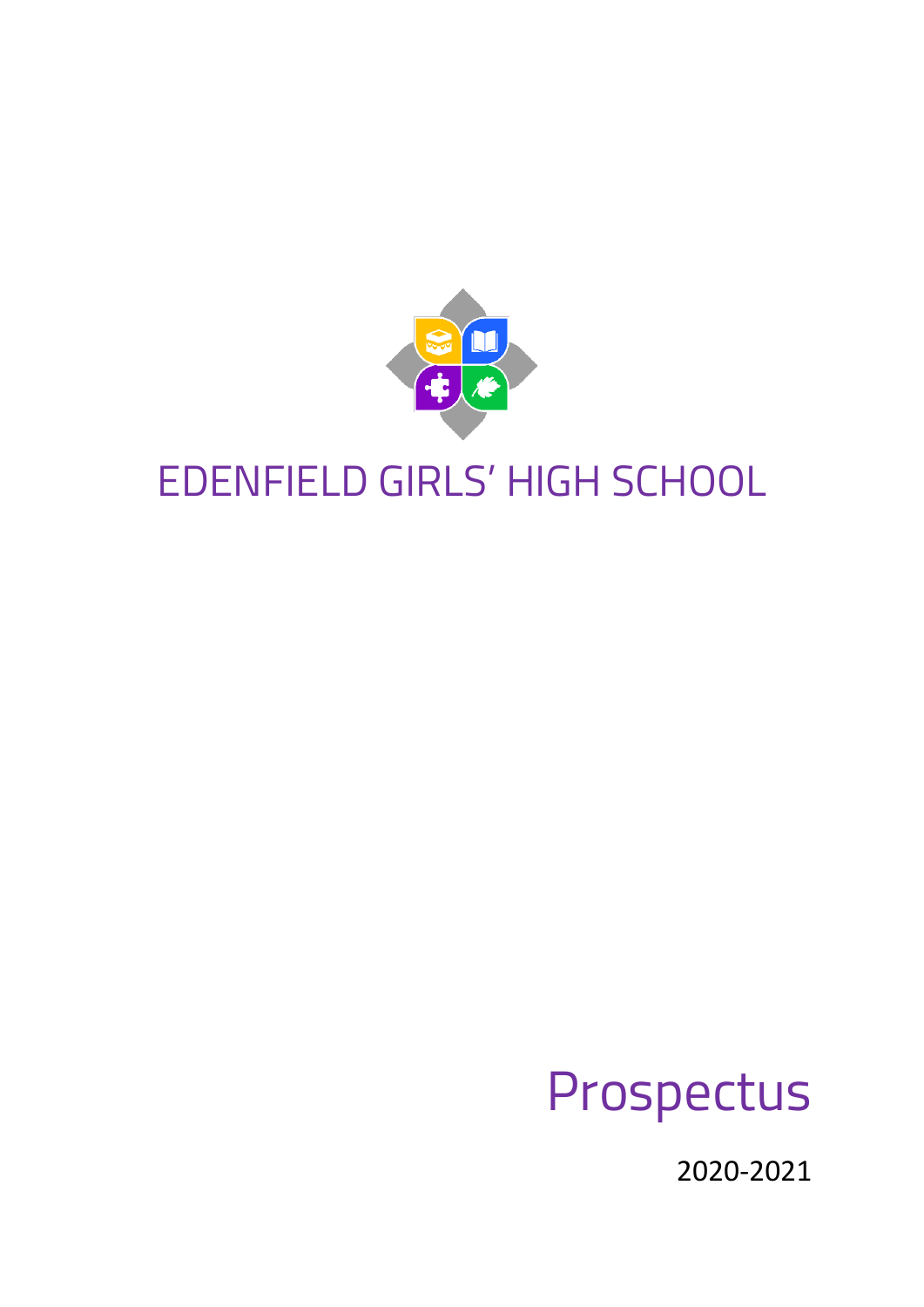# Contents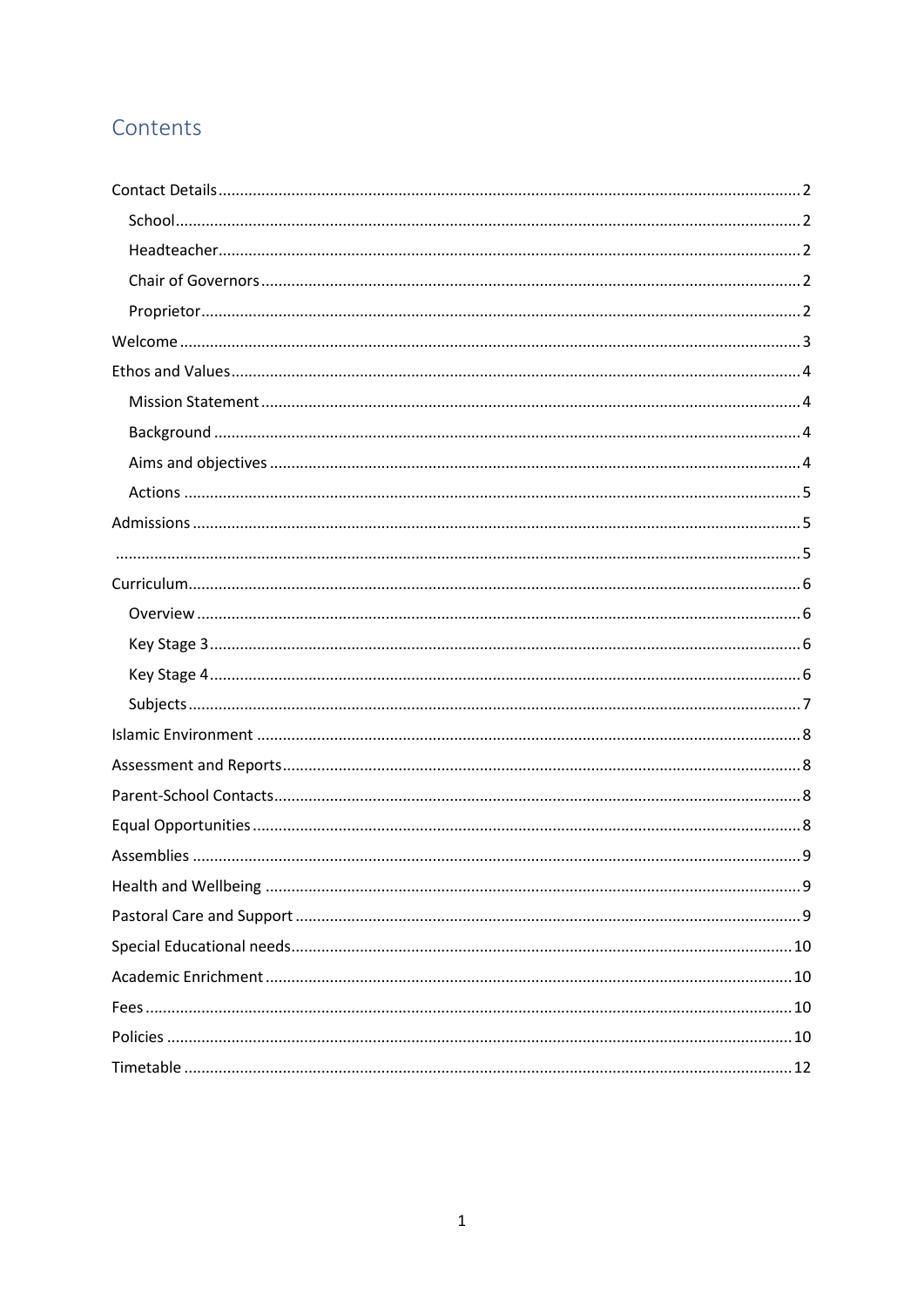# <span id="page-2-0"></span>Contact Details

#### <span id="page-2-1"></span>**School**

Edenfield Girls' High School Brunswick Street, Nelson, Lancashire, BB9 0PQ. Phone: 01282 618899 Website[: www.edenfieldgirlshigh.com](http://www.edenfieldgirlshigh.com/) Email: [info@edenfieldgirlshigh.com](mailto:info@edenfieldgirlshigh.com)

#### <span id="page-2-2"></span>Headteacher

Mrs Y Mubarak Email: headteacher@edenfieldgirlshigh.com

#### <span id="page-2-3"></span>Chair of Governors

Imran Ashraf i.ashraf@fountainsofknowledge.com

#### <span id="page-2-4"></span>Proprietor

Fountains of Knowledge 35 Norfolk Street, Nelson, Lancashire, BB9 7SY.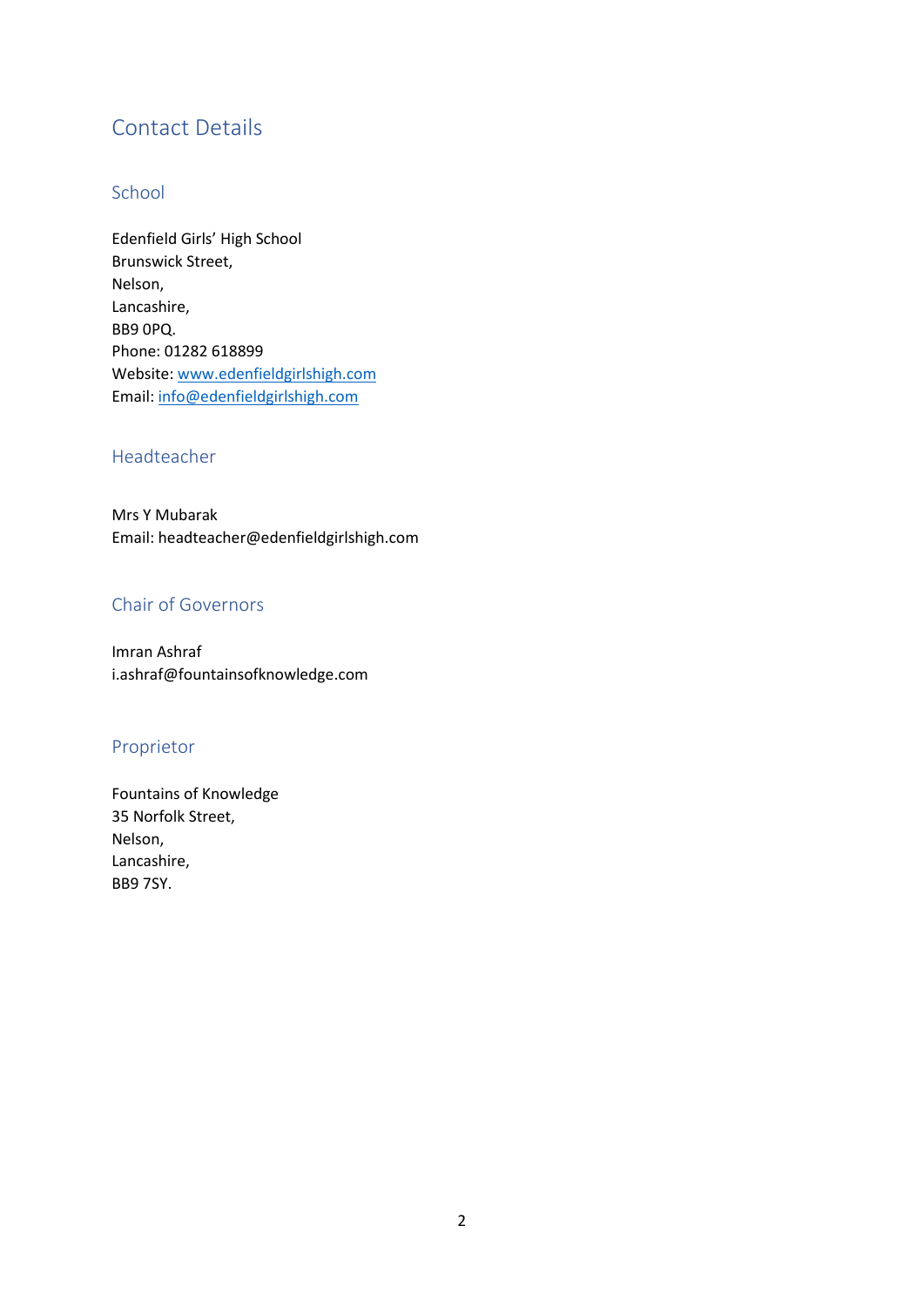#### <span id="page-3-0"></span>Welcome

Edenfield Girls' High School is a forward-thinking school which aims to provide an education for life for all students. We offer an enjoyable, successful and enriching learning experience within a caring and supportive environment that celebrates the individuality of every student.

The need for students to receive a good education has never been as important as it is today. As new careers and technologies emerge and as competition in the workplace increases and there are fewer jobs for life, now more than ever students need to be flexible, self-disciplined, confident, and above all, have excellent academic qualifications.

Working towards the highest standards is central to the school ethos, which expects every student to do their very best, to achieve well in their academic studies and to participate fully in extra-curricular activities. This takes place in an environment where every student is encouraged to give their all and where each individual can develop her talents to the full.

Upon leaving EGHS, our students are responsible, resilient citizens who have the confidence and flexibility to make a positive contribution to a global society whilst adhering to their Islamic faith with honour and dignity.

Imran Ashraf

Chair of Trustees Fountains of Knowledge

*An education at EGHS will be a true adventure for ambitious girls with enquiring minds.*

Lessons are taught by academic specialists with a deep commitment to their subject and their pupils. Teaching goes well beyond the narrow confines of examination syllabuses, offering our pupils the best preparation for the future.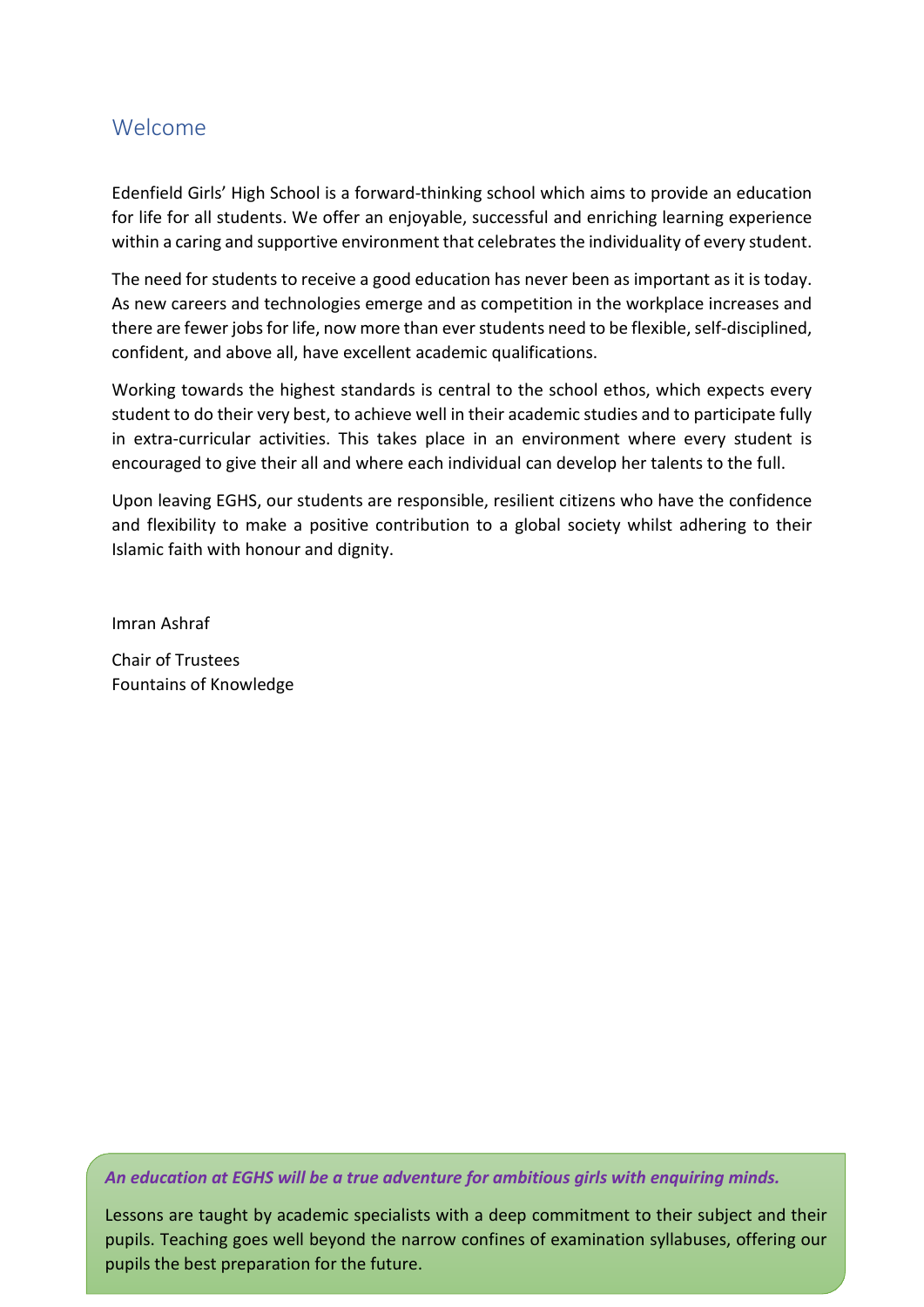# <span id="page-4-0"></span>Ethos and Values

<span id="page-4-1"></span>Mission Statement

Inspire our girls to achieve academic, behavioural and moral excellence, allowing them to live as happy, successful individuals.

#### <span id="page-4-2"></span>**Background**

EGHS is an Independent school for girls aged 11-16. It was established in pursuance of academic excellence bound by a strong moral ethos. In accordance with Islamic tradition entwined with strong British Values, we promote social responsibility, tolerance and inclusion for all.

The ethos of the school is founded upon identifying and nurturing the skills and talents of individual girls and to assist and encourage them to realise their full potential and to understand how they can contribute to their communities as well-equipped British citizens.

#### <span id="page-4-3"></span>Aims and objectives

We are committed to providing the highest quality of educational provision for all our children - which will enable them to reach their full potential and attain the levels of knowledge, understanding and skills that British and International society demands for their future lives.

#### $EGHS =$

E – Excellence – in all aspects, particularly in education, behaviour and morals

G – Growth – Development of the mind and body

H – Happiness - Be happy and proud of who you are. Don't be silent, raise issues to peers. Cause happiness to enter into the hearts of others. Do not cause sadness to others through bullying and discrimination.

S – Service – Serve humanity

*It's our ambition to teach girls to think for themselves and to develop a true sense of scholarship*

The school promotes academic curiosity through teaching which is stimulating and challenging and does not end in the classroom. A central aim is to develop our girls to stand on their own two feet intellectually.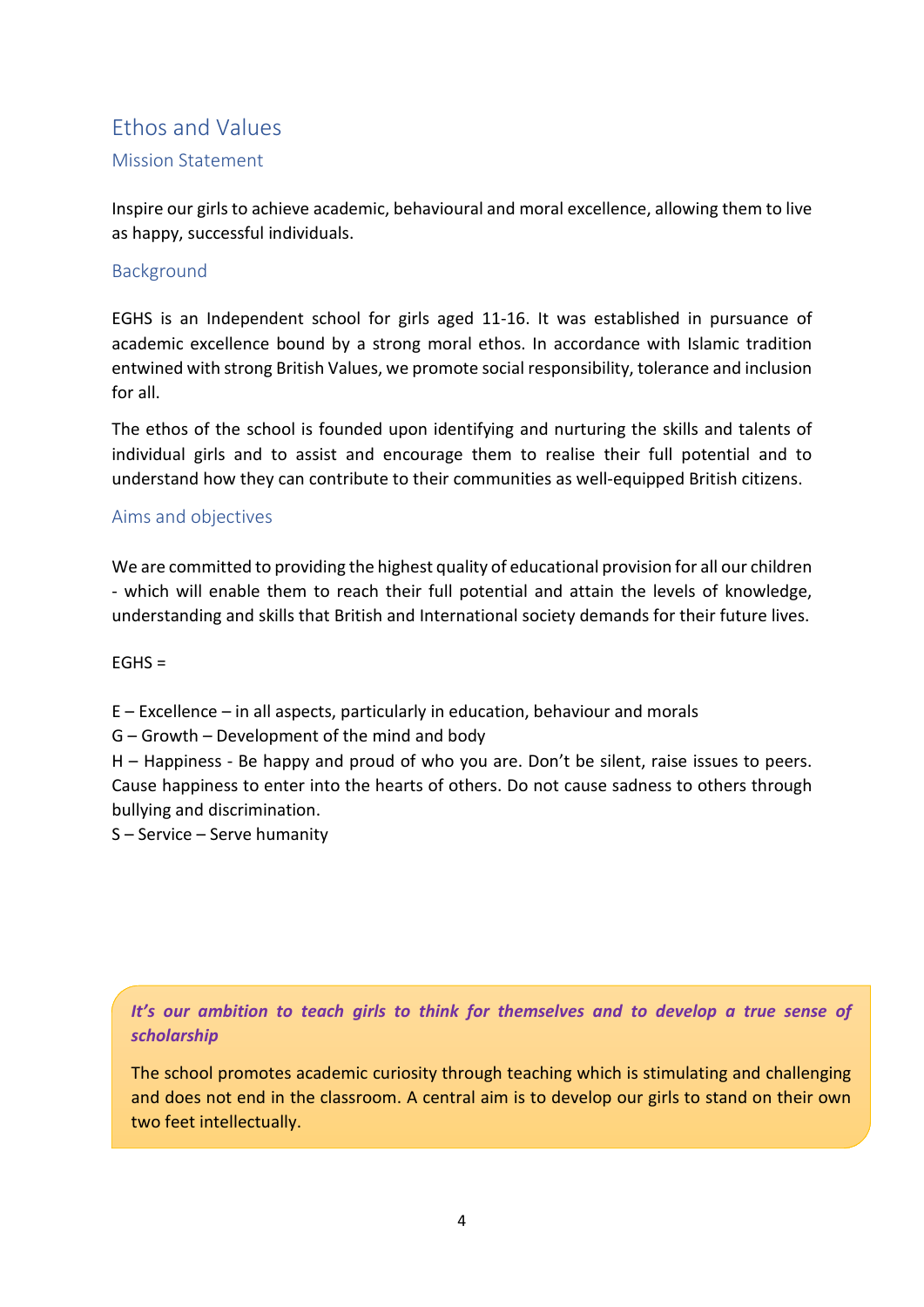#### <span id="page-5-0"></span>Actions

We will continually strive to achieve the school's aims and objectives through a curriculum which offers diverse, rich experiences and opportunities:

- 1. Positive, ambitious and clearly focused leadership from the governors and senior leadership team.
- 2. The whole staff team working together to do its best for our children.
- 3. The whole staff team being good role models for our children.
- 4. The whole staff team having high expectations of our children's moral, social, behavioural and academic performance.
- 5. Well planned, exciting and challenging teaching that develops lively, enquiring and open minds in our children.
- 6. Keeping abreast of curriculum and regulation changes and developments.
- 7. Creating stimulating and attractive learning environments in which our children can take pride.
- 8. Fostering a calm, secure and purposeful working atmosphere that nurtures selfesteem and confidence.
- 9. Promote personal and moral values that are respectful of others, leading to their appreciation and tolerance of other religions and other ways of life.
- 10. Working in partnership with parents, governors and the local community to enrich opportunities for our children.

## <span id="page-5-1"></span>Admissions

As a parent/carer of a child of compulsory school age, you have a legal duty to make sure they receive full time education that is suitable for their age and ability. Under the Education Act 2002, your Local Authority must make arrangements to help you decide which school you prefer your child to go to.

Parents considering sending their child to EGHS are welcome to visit the school and must complete an admissions form in order to be considered for a place for their child. Further details are available in our admissions policy.

#### <span id="page-5-2"></span>*Carefully selected small tutor groups are at the heart of our pastoral system*

With tutor groups of fewer than 10, tutors can get to know each girl and her family well; they provide individual support and guidance, monitor academic progress and enthuse a girl to try something new.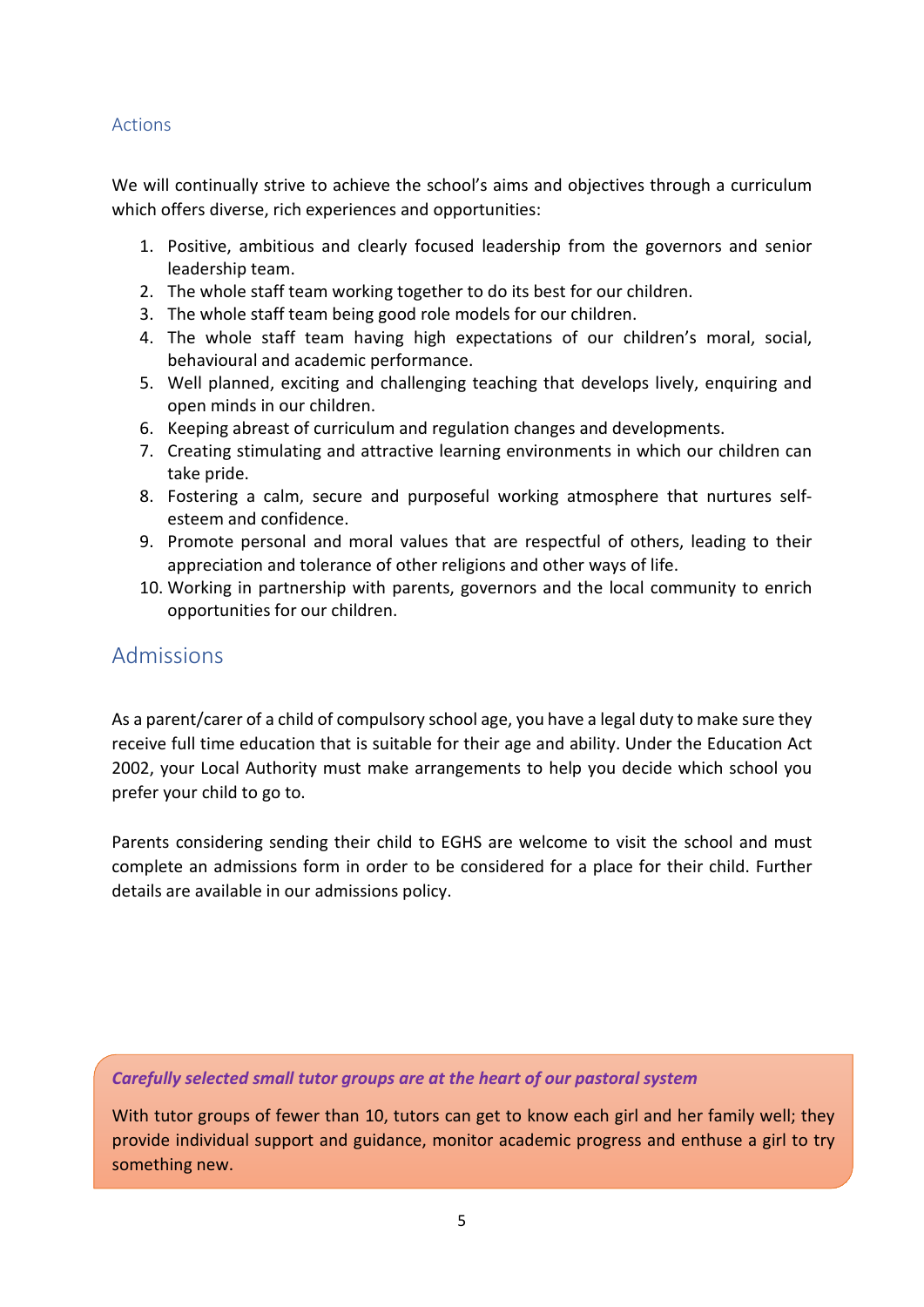# <span id="page-6-0"></span>Curriculum

#### <span id="page-6-1"></span>Overview

The aim of the curriculum is to develop our students as creative, independent learners and to equip them with the knowledge and skills which will enable them to take increasing responsibility for their own education. This in turn leads to high aspirations for their ambitions and for their future opportunities.

In years 7 and 8, students follow a broad and balanced curriculum which is based on the National Curriculum. From year 9, students start to specialise; choosing their GCSE subjects from a wide range of options, with examinations taken in years 10 and 11.

Academic progress is tracked through regular assessments in every subject. Tutors, Heads of Year and Senior Managers monitor progress closely and are proactive in supporting students to achieve their potential throughout the school.

The programme includes all the requirements of the National Curriculum and additional learning opportunities to engage pupils in the pursuit of scholarship.

#### <span id="page-6-2"></span>Key Stage 3

All pupils follow the same extensive programme of study in Mathematics, English, Biology, Chemistry, Computing, French, Art, History, Geography, Design Technology, Religious Studies, Physics, PSHCE and Physical Education; thereby, going far beyond the statutory National Curriculum.

#### <span id="page-6-3"></span>Key Stage 4

All pupils follow a compulsory programme of GCSEs in Mathematics, English Language, English Literature, Biology, Chemistry and Physics. Each year some pupils take GCSE Further Mathematics in addition to the standard course and a small number are entered for Core and Additional Science rather than the separate sciences.

*We provide our girls with a vast range of opportunities, developing them into well rounded individuals.*

With numerous clubs and societies available for our girls – academic, sporting, adventurous, creative, charitable – the challenge for them is to decide how much they can fit into their week! We are proud of the fact that there is no typical EGHS day, except a busy one.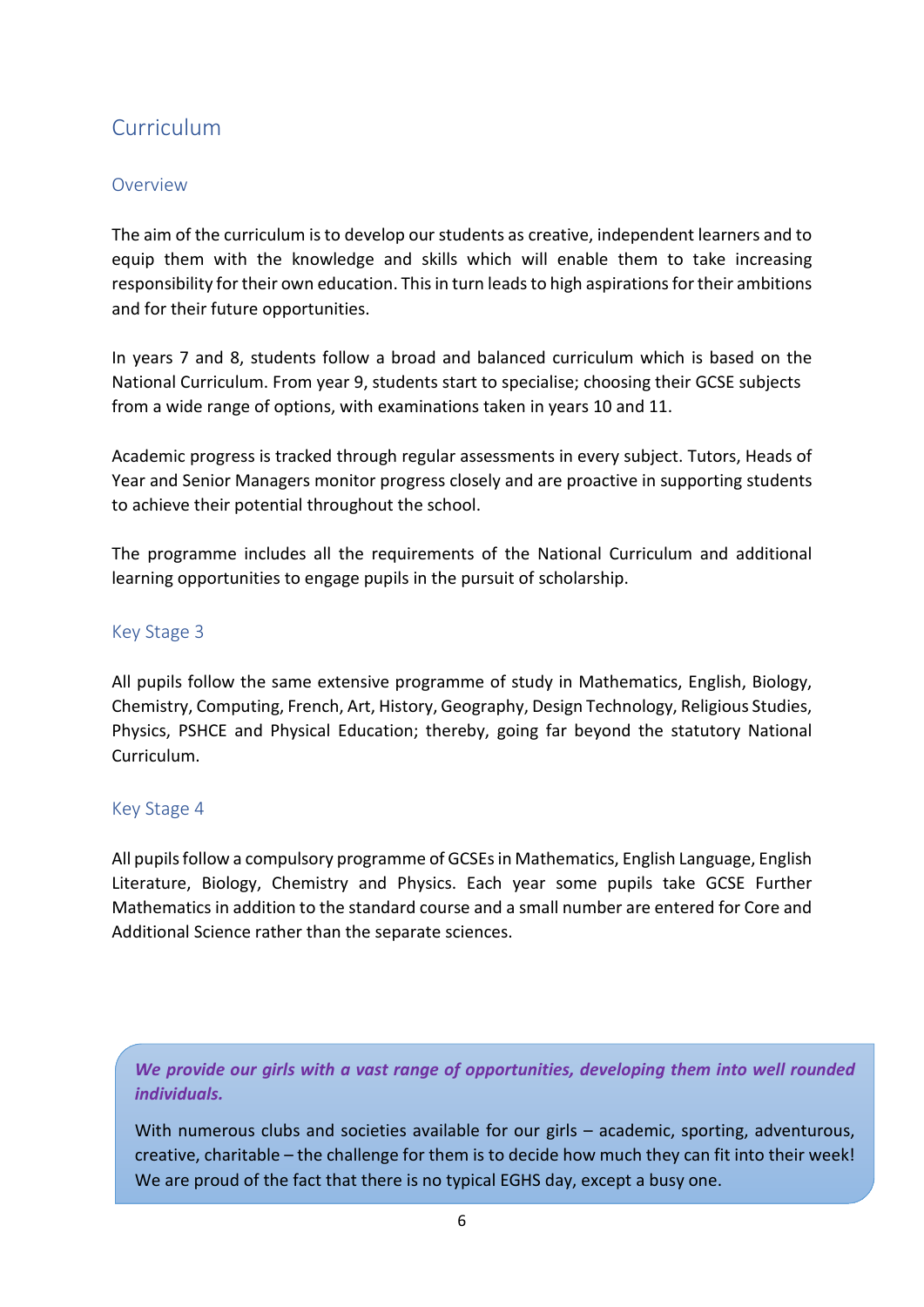The range of optional GCSE courses on offer varies each year. Typically, pupils select from a list that includes Art and Design, Computer Science, Design and Technology, Food & Nutrition, French, Geography, German, History, Physical Education and Religious Studies. Details of the content of the KS4 courses can be found on the individual subject pages.

If an insufficient number of pupils choose a subject for it to be viable, the School may decide to withdraw the course. Due to timetabling restrictions, not all subject combinations are possible.

In 2019-20, KS4 pupils will follow compulsory non-examined courses from a list including Art, Careers, Computing, Geography, History, PSHCE, Physical Education and Religious Education.

External examinations are taken at the end of Year 11.

#### <span id="page-7-0"></span>Subjects

EGHS offers a broad range of subjects including:

- 1. Maths
- 2. English
- 3. Science (Physics, Chemistry, Biology)
- 4. French
- 5. Arabic
- 6. Quran
- 7. Geography
- 8. History
- 9. Computing
- 10. PSHCE
- 11. PE
- 12. Art
- 13. Islamic Studies
- 14. RE

#### *A Lifelong Love of Learning*

With our excellent teachers and a personalised approach to learning, we aim to ensure that all our girls fulfil their true potential and develop the love of learning that will make the rest of their lives a journey of discovery.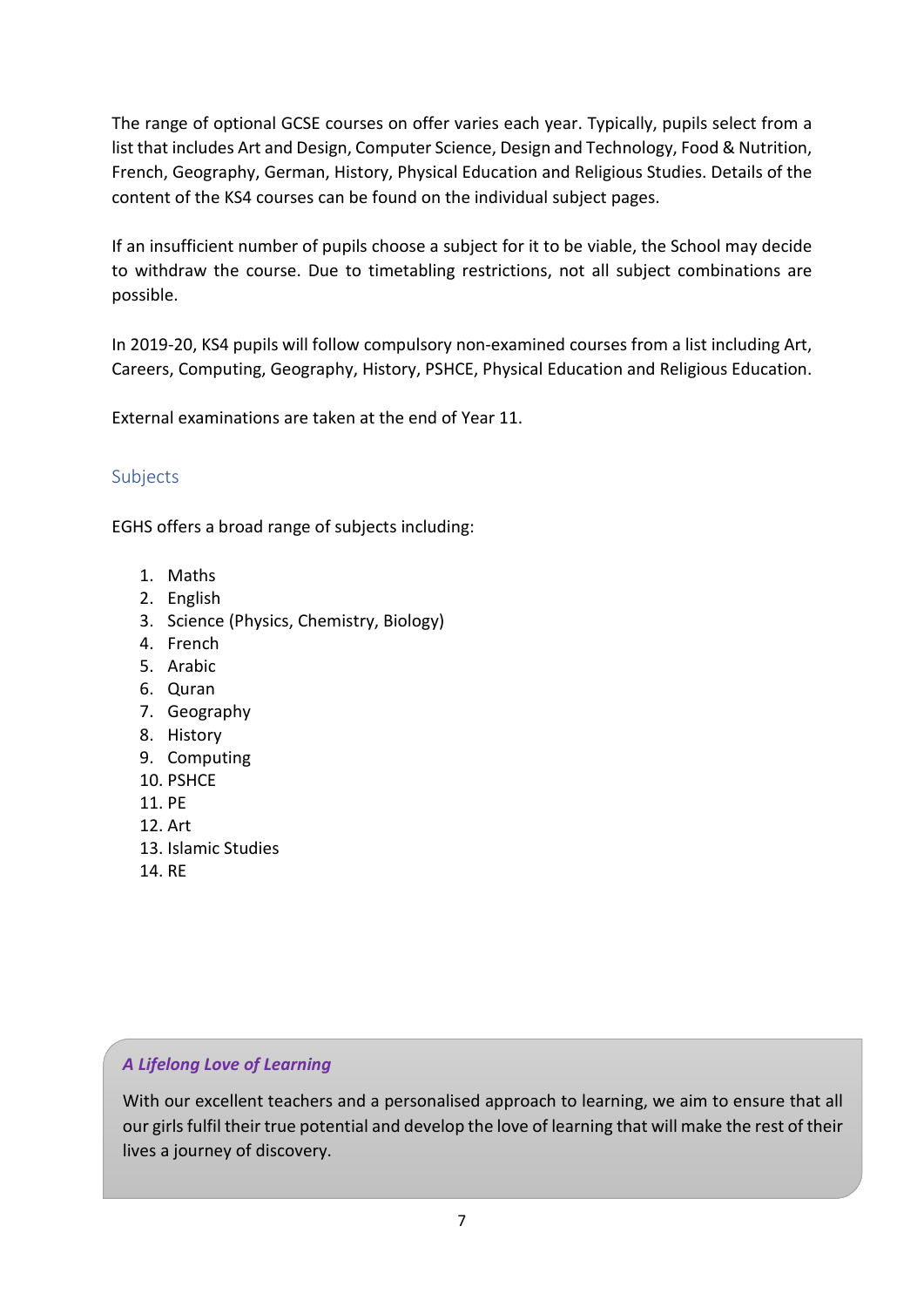## <span id="page-8-0"></span>Islamic Environment

Islam is at the heart of everything we do in our school. Our girls are taught how to live as modest ladies who can deliver a great service to society. They are taught Quran, Arabic Language and Islamic Studies in all years groups.

# <span id="page-8-1"></span>Assessment and Reports

Each department has an agreed policy on assessment. Those subjects which have National Curriculum Programmes of Study, also keep records of the progress made and attainment levels achieved. Student progress is reported formally at regular Assessment Points during the year, an annual Record of Progress and during Parents' Consultations.

There are also formal examinations for every year group. Effort, attainment and helpfulness are encouraged by a variety of rewards. Commendations are awarded throughout the year and prizes are also given at Awards and Recognition Evening each year for attitude to learning and achievement in the different areas of school life.

# <span id="page-8-2"></span>Parent-School Contacts

Parental involvement and support are highly valued. Together, we strive to attain the highest standards of conduct and achievement from our students. Our Partnership Agreement underpins this mutual commitment. Parents are invited to join us for a variety of school functions throughout the year. Parents are sent letters and we also operate a 'text alert' service.

# <span id="page-8-3"></span>Equal Opportunities

We are confident that our environment is welcoming and all of our community feel respected and valued as unique individuals. All members of our community expect to be treated with consideration and courtesy and to have their 'voice' heard. We value the opportunity for selfexpression and we encourage our students to be involved in decision making. Of course with this freedom to express and be listened to comes responsibility and we do expect all of our community to be responsible.

#### *Every Pupil is Unique*

Your daughter is an individual. As well as fulfilling her academic potential, we'll also provide a supportive and encouraging Islamic environment in which her aspirations can grow and her unique personality will flourish.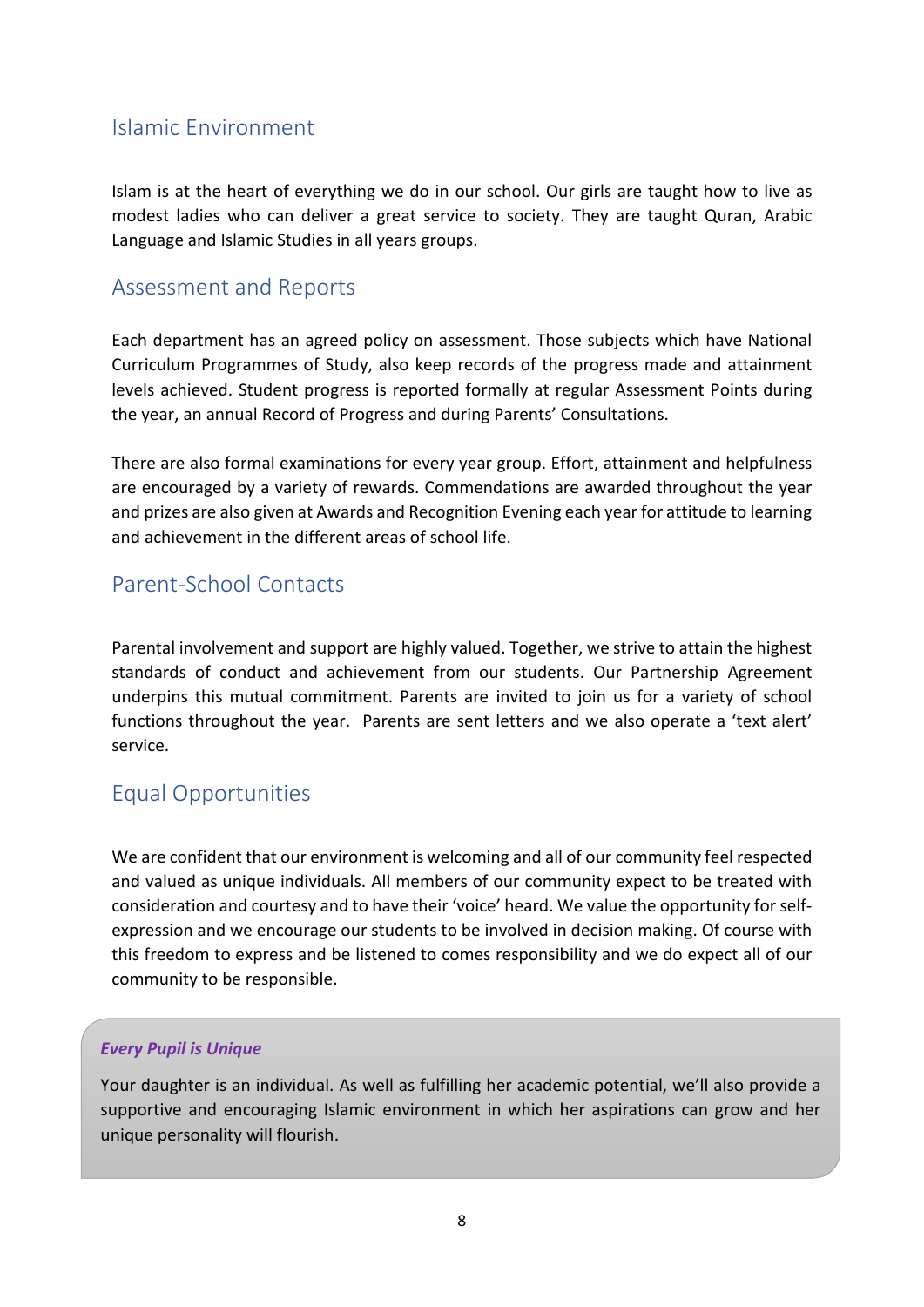## <span id="page-9-0"></span>Assemblies

We regularly meet in Year groups or as a whole school community, where we focus on a common theme and we enjoy the opportunity to meet as a school. We use this time to celebrate publicly the many achievements of our students, to provoke thought and for reflection. Assemblies are taken by members of the Senior Leadership Team, as well as staff and outside speakers.

# <span id="page-9-1"></span>Health and Wellbeing

We are totally committed to ensuring the wellbeing and safety of all of our students, this is reflected in the way we promote a healthy life style for all. We enjoy an excellent record in competitive sport, whilst encouraging maximum participation in a range of physical activities to suit all interests.

We encourage all of our students to reduce their risk-taking behaviour and we have a dedicated First Aider, and an attendance officer who supports parents in ensuring the best possible attendance. We also offer structure and specialist guidance for those who may need it.

# <span id="page-9-2"></span>Pastoral Care and Support

Like you, we want your children, our students, to feel cared for, valued and supported; to enjoy learning and to achieve their potential. As such we place a great deal of emphasis on pastoral care. Pastoral care is a real strength at EGHS and it is the quality of this care that underpins the wonderful atmosphere, the high-quality relationships and the excellent levels of success in all spheres. A particular focus is the drive on ensuring positive mental health for both staff and students.

Upon arrival at school, students join a tutor group in which the Form Tutor takes responsibility for their day-to-day well-being and for monitoring academic and social progress.

Senior students are assigned to younger tutor groups and by developing positive relationships, offer additional support. All students are encouraged to develop a sense of responsibility towards one another.

Learning Managers and Heads of Key Stage work closely with Form Tutors and subject leaders to ensure the needs of students are being met and achievement is maximised.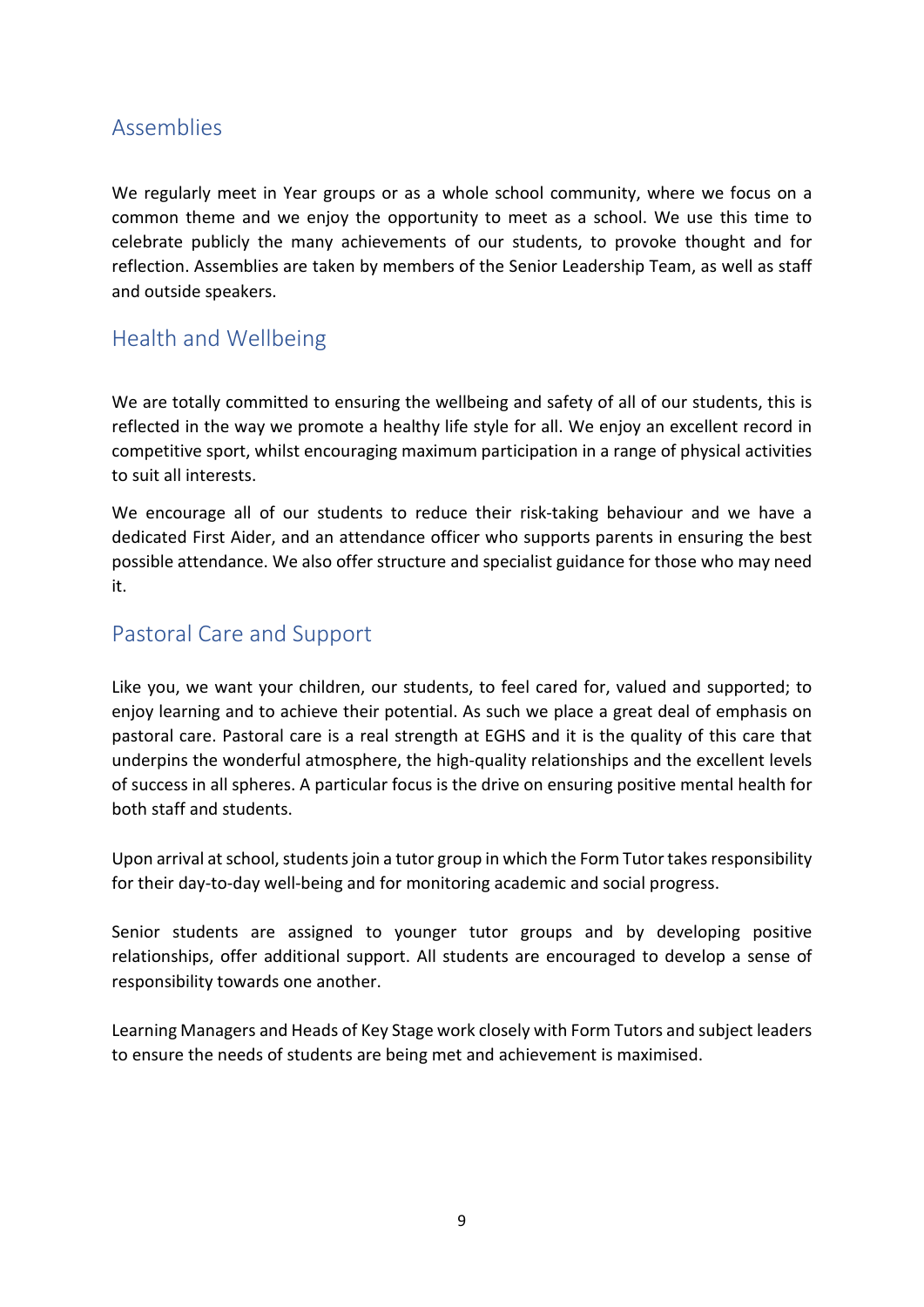# <span id="page-10-0"></span>Special Educational needs

EGHS is committed to the principle of equal opportunity for all students irrespective of disability, gender or race. We seek to promote a shared sense of responsibility towards the development of the necessary attitudes, patterns of organisation and curriculum differentiation required to introduce approaches which address each student's learning needs, including those of the most able.

# <span id="page-10-1"></span>Academic Enrichment

Our teaching staff strive to challenge and stretch students in lessons, differentiating to suit their needs at every opportunity. However, we understand that as our students mature intellectually, they will recognise that academic disciplines overlap and interact in such a way that many valuable areas of learning do not fit neatly into traditional subject areas.

We extend our students' learning beyond the taught curriculum by challenging them to develop themselves intellectually. We seek to nurture and develop individuality of mind and independence of thought through participation in a wide range of pursuits outside of the examined curriculum. Visiting speakers, debating, cultural visits, study and adventure trips abroad, and opportunities to participate in national competitions sit alongside a wide variety of academic activities that are not related to specific subjects, all of which serve to enrich our students' experience at school.

Senior students often work with teachers to support younger students in the classroom, during support sessions and in enrichment clubs. There are also numerous opportunities for students to engage with activities that benefit the wider community, such as outreach work in Primary Schools and supporting the elderly at local residential homes.

#### <span id="page-10-2"></span>Fees

The fees for the school are £1,900/year for each child. The fees can be paid in full at the beginning of the year, or in monthly or termly instalments.

# <span id="page-10-3"></span>Policies

The school has the following policies available upon request:

- 1. Admissions Policy
- 2. Assessment, Recording and Reporting Policy
- 3. Anti-Bullying Policy
- 4. Attendance
- 5. Behaviour Policy
- 6. British Values Policy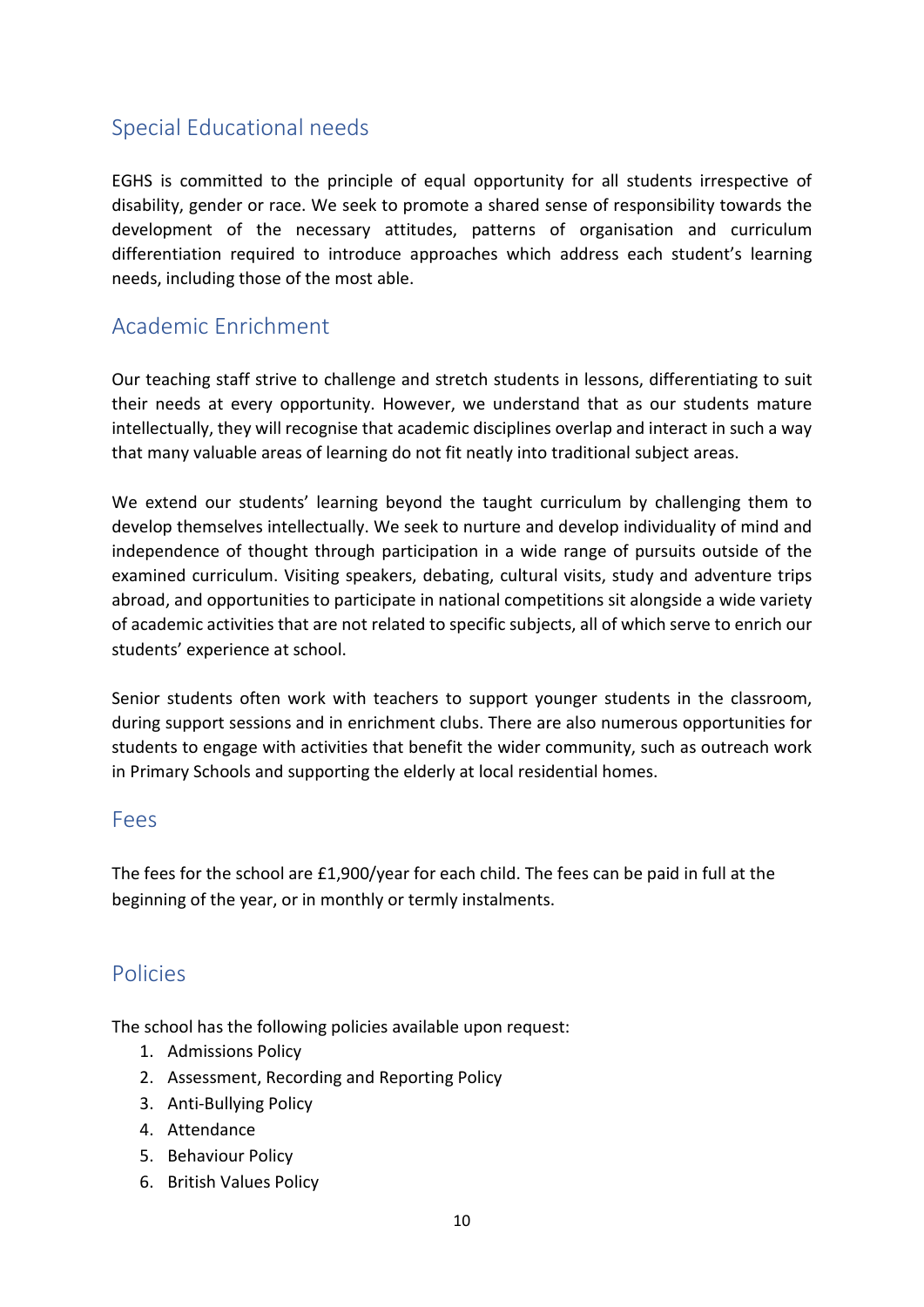- 7. Careers Policy
- 8. Complaints Policy
- 9. Curriculum Policy
- 10. Educational Visits Policy
- 11. Equality in Education Policy
- 12. Fire Safety Policy
- 13. First Aid Policy
- 14. GCSE Entry Policy
- 15. Health and Safety Policy
- 16. Healthy Eating Policy
- 17. Homework Policy
- 18. ICT Acceptable User Policy
- 19. Partisan Political Views Policy
- 20. Performance Management Policy
- 21. Prevent Policy
- 22. Risk Assessment Policy
- 23. Safeguarding Policy
- 24. Safer Recruitment Policy
- 25. Visitors Policy
- 26. Whistleblowing Policy
- 27. Marking
- 28. PSHCE
- 29. Mobile phone policy